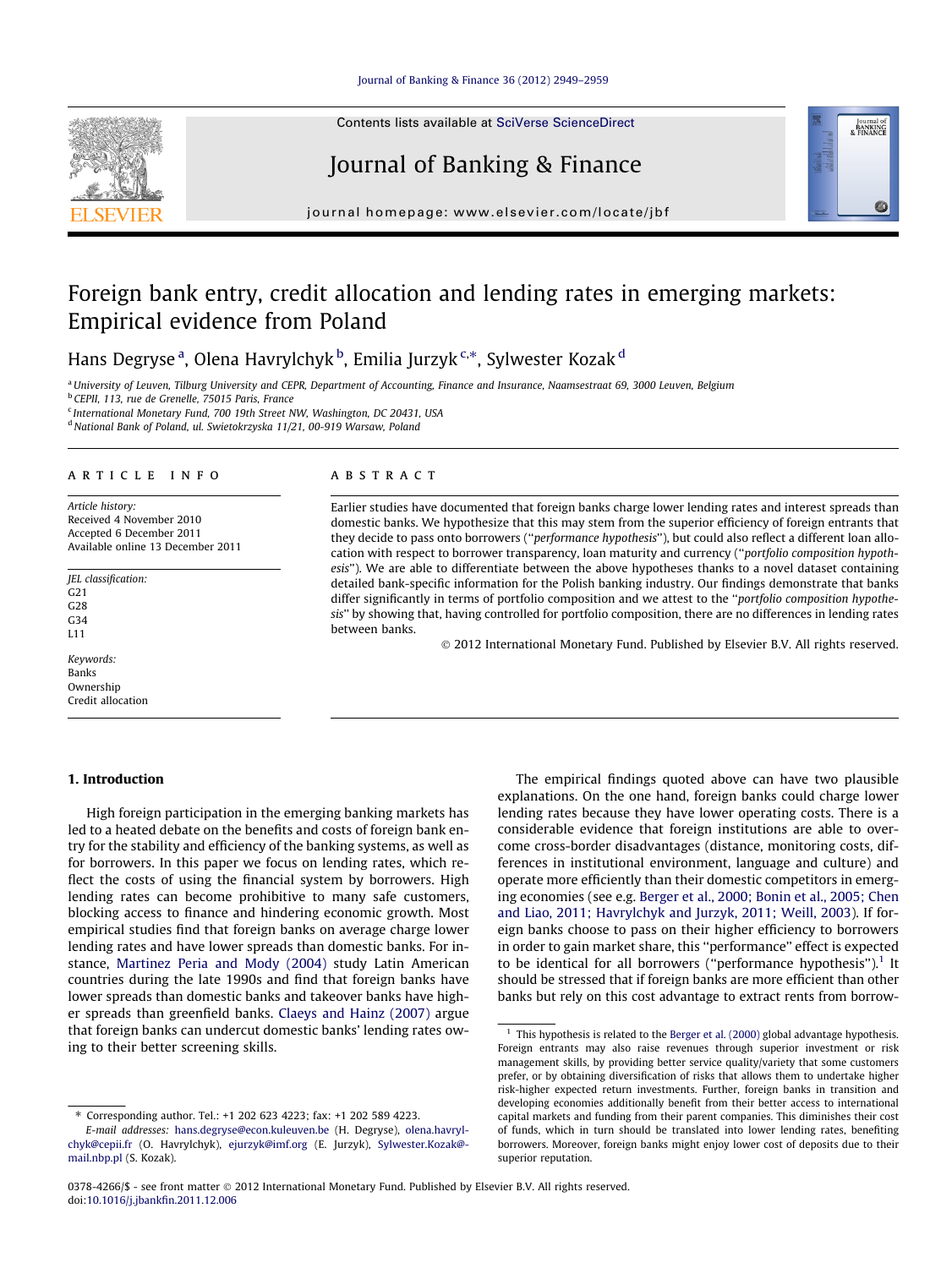ers instead of charging lower lending rates, we would interpret this as the rejection of the ''performance hypothesis''.

Alternatively, foreign banks could charge lower lending rates if they supply credit to more transparent and less risky borrowers. [Dell'Ariccia and Marquez \(2004\)](#page--1-0) argue that foreign banks face large information disadvantages and, thus, prefer to target more transparent clients (relying on transactions-based lending), whereas domestic banks are better placed to lend to firms based on soft information (relationship lending) (see also [Althammer and](#page--1-0) [Haselmann, 2011; Detragiache et al., 2008; Gormley, 2011](#page--1-0)). [Seng](#page--1-0)[upta \(2007\)](#page--1-0) shows that foreign entrants exploit their cost advantage by offering collateralized loans to large transparent firms whereas incumbent banks retain more risky borrowers. Even if foreign banks are able to collect soft information, they might have more difficulties or be less willing to communicate it to their headquarters. [Stein \(2002\)](#page--1-0) argues that organizations with more hierarchical structures are more likely to rely on hard information as opposed to organizations with flatter structures. The reason is that flatter organizations have better control and information on their managers, and thus can afford to give them more discretion, which allows them to use soft information. This modeling has been extended to large banks by [Berger et al. \(2005\)](#page--1-0) and can further be applied to foreign banks, which belong to large multinational banking groups, and where communication of soft information is obstructed not only by the hierarchy, but also by cultural, institutional and linguistic barriers. Numerous empirical studies support these theories and find that foreign bank lend less to opaque borrowers, such as small and medium enterprises, than domestic banks ([Clarke et al., 2005, 2006](#page--1-0) for Latin America; [Berger et al., 2001, Gormley, 2010](#page--1-0) for India; [Giannetti and Ongena,](#page--1-0) [2009, 2012](#page--1-0) for Central and Eastern Europe; [Mian, 2006](#page--1-0) for Pakistan).

Credit allocation can also differ in other dimensions. Foreign banks could extend more short-term loans to solve asymmetric information problems as wells as to secure ''hot'' money that is readily retracted during crises [\(Rodrik and Velasco, 2000; Popov](#page--1-0) and Udell,  $2010$ ).<sup>2</sup> In addition, foreign banks could supply more foreign currency loans because they rely less on domestic deposits and have better access to the international capital markets and financing from the parent banks (see [Brown et al., 2008; Beer et al., 2010; ECB,](#page--1-0) [2006; Farnoux et al., 2004; Sorsa et al., 2007\)](#page--1-0). Since loans to transparent borrowers and in foreign currency have lower interest rates than other types of loans, the observed lower lending rate of foreign banks could be easily explained by a different loan allocation (''portfolio composition" hypothesis). $3$ 

In our paper, we distinguish between the ''performance'' and the ''portfolio composition'' hypotheses and, to the best of our knowledge, this is the first to attempt to do this. We are able to differentiate between the two hypotheses thanks to a unique database on all Polish commercial banks that includes detailed information on several dimensions of credit allocation – lending rates, amounts of loans, and amounts of nonperforming loans to different borrower types and in different currencies and maturities. We think that Poland provides an excellent testing ground for our hypotheses because it has the largest banking sector in Central and Eastern Europe. Since the share of foreign investors in Polish banks amounts to 74%, this provides us with a large number of foreign banks and at the same time leaves us with a much higher number of domestic banks than in most other Central and Eastern European countries (CEECs). Furthermore, as we will argue below, the institutional environment of Poland is close to the average of other emerging markets, and can therefore be considered as representative.

We differentiate between greenfield banks (foreign banks that enter via greenfield investment) and takeover banks (foreign banks that acquire an existing domestic institution), because theory suggests that the impact of foreign banks' behavior depends on their mode of entry (see e.g., [Claeys and Hainz, 2007](#page--1-0)). Indeed, both hypotheses, ''performance'' and ''portfolio allocation'', could be strongest for greenfield banks, because they have a larger efficiency advantage and a larger informational disadvantage relative to domestic and foreign takeover banks. The latter inherit inefficient and non-transparent organizational structure and could be burdened by nonperforming loans, but they also obtain the personnel and access to loan information that may help them overcome informational asymmetries.

Our findings can be summarized as follows. We find that portfolio composition of banks in terms of borrower opacity, loan maturity and currency differs significantly depending on bank ownership and mode of entry. Most importantly, having controlled for these differences, foreign banks do not charge lower lending rates than their domestic counterparts. This result contrasts with [Martinez Peria and Mody \(2004\)](#page--1-0) and [Claeys and Hainz \(2007\)](#page--1-0) that suffered from omitted variable bias and, thus, were not able to control for the portfolio composition of banks. Finally, we confirm theoretical predictions of [Dell'Ariccia and Marquez \(2004\)](#page--1-0) that the entry of foreign banks via greenfield investment leads to the reallocation of lending by domestic banks to more opaque borrowers increasing the riskiness of their portfolios.

The rest of this paper is organized as follows. Section 2 presents our data. Sections [3 and 4](#page--1-0) describe our empirical findings on portfolio allocation and loan rates, respectively. Section [5](#page--1-0) deals with the impacts of foreign entry on domestic banks. Section [6](#page--1-0) concludes.

### 2. Polish banking industry and data

We test our hypotheses using a novel dataset that was kindly provided by the National Bank of Poland. It contains quarterly information on 110 Polish banks $4$  between December 1996 and December 2006. In addition to standard information from balance sheets and income statements, it contains data on interest income, amount of granted loans, and nonperforming loans for two borrower types: private firms and individual entrepreneurs.<sup>5</sup> This allows us to examine lending volumes and lending rates that banks with different ownership structure charge their transparent and non-transparent borrowers.<sup>6</sup> Our data gives us a unique opportunity to construct banks' portfolio shares, interest rates, market shares, bank concentration measures, and nonperforming loans for each borrower type separately.

In principle, transparent firms should have reliable financial statements, long credit history, and good collateral, all of which helps the bank to evaluate borrower's creditworthiness. Private

<sup>2</sup> For example, [Dooley and Shin \(2000\)](#page--1-0) argue that foreign creditors' run from Korean banks triggered the crisis in Korea in 1997.

<sup>&</sup>lt;sup>3</sup> Our two hypotheses are not mutually exclusive. Lower lending rates of foreign banks might reflect both performance and portfolio composition effects.

 $^4\,$  We define a bank as Polish if it is registered in Poland and the National Bank of Poland collects information on it.

<sup>&</sup>lt;sup>5</sup> The distinction between private firms and individual entrepreneurs is grounded in Polish law. A borrower is classified as a ''private firm'' if the firm is owned by private investors (either entirely, or where the private share exceeds 50%), and is either subject to commercial law or is subject to civil law and employs more than 9 workers. Additionally, such firms have to comply with accounting regulations that require full bookkeeping. ''Individual entrepreneurs (for short, entrepreneurs)'', in contrast, are small firms employing up to 9 workers, subject to civil law, and using simplified accounting procedures.

<sup>&</sup>lt;sup>6</sup> We also have information on three other groups of borrowers: state-owned enterprises, farmers and households. We decided not to use these three groups because they cannot be unambiguously ranked in terms of transparency and, hence, we have opted to rely on data for only two groups – large private firms and individual entrepreneurs.